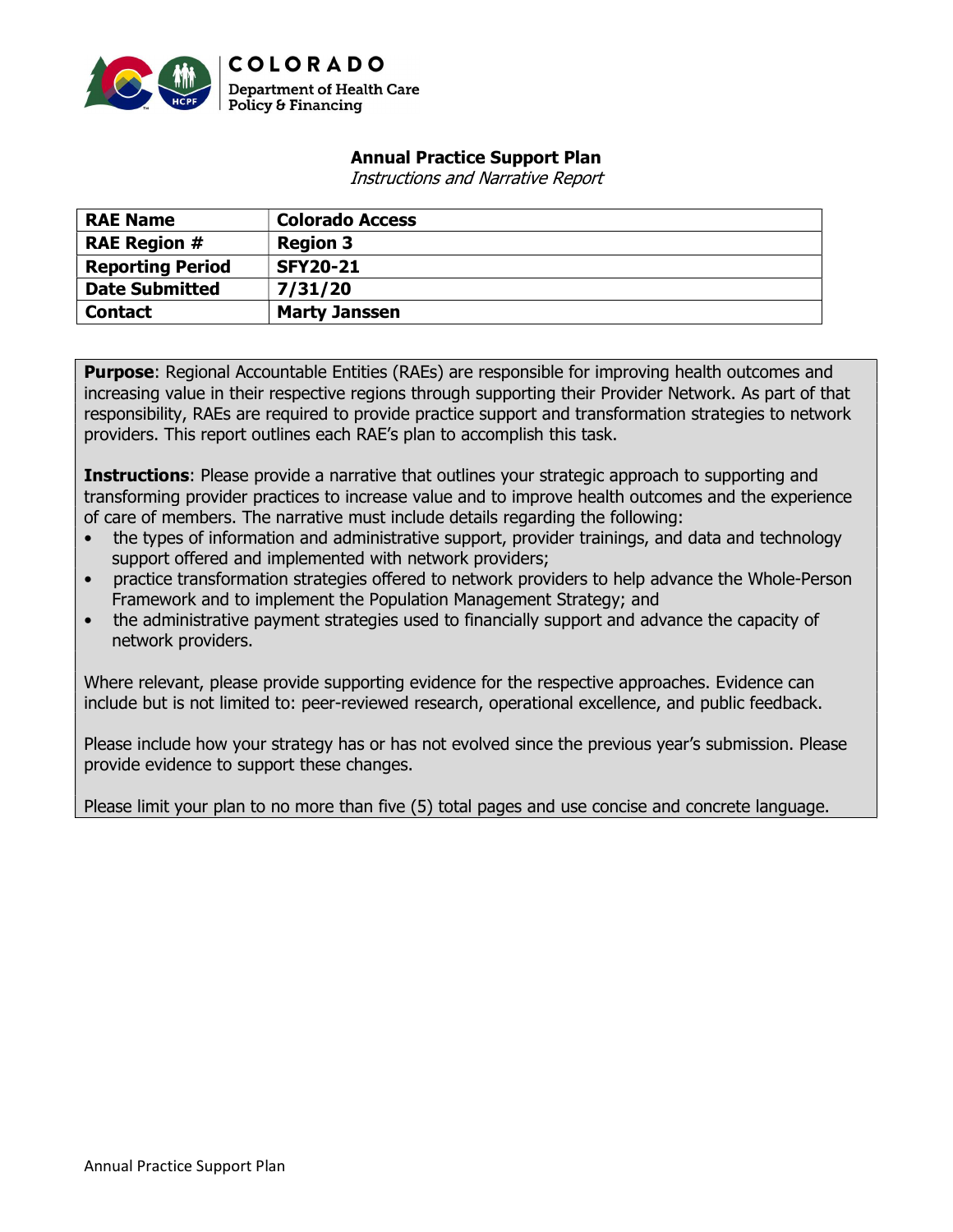

### Practice Support Plan Narrative

**Instructions:** Please provide a narrative that outlines your strategic approach to supporting and transforming provider practices to increase value and to improve health outcomes and the experience of care of members. This narrative must include the details outlined above.

INFORMATION, ADMINISTRATIVE SUPPORT, AND COMMUNICATION: Improve the quality and effectiveness of relationships with providers by maintaining high levels of contact and developing new and iterative tactics for enhancing Medicaid understanding and driving patient outcomes. Improve provider understanding of alignment and efficiencies across Medicaid and other evolving payment models.

With more than 14,000 provider support interactions annually, the Colorado Access (COA) provider relations team is continually supporting the provider network by delivering high touch, personalized customer service through multiple modalities (telephonic, email, in-person, virtual). In response to the COVID-19 pandemic, Colorado Access expanded use of webinars and virtual meetings with providers. For SFY 2020/21, COA will continue to build upon these relationships to further enhance provider familiarity with, and effectiveness in, delivering services to Health First Colorado members. Communication and training strategies will incorporate lessons learned and feedback from providers during the COVID-19 emergency and will continue to include modalities such as the use of virtual meetings and support, timely newsletter distribution, individually tailored practice support, and enhancements to COA's provider portal and company website to allow providers the ability to self-help when appropriate.

#### Training and Information Sharing

For SFY 2020/21, COA will continue distributing its monthly informational newsletter to the entire network, for a total of 12 newsletters. Each edition will include timely Medicaid information related to policy, programming, and operations. In addition, COA will distribute ad hoc informational newsletters as situations dictate—for example, if COVID-19 requires further updates due to operational changes. COA will convene at least two (2) provider forums and will aim to hold one per quarter, for a total of four (again, depending on the arc of COVID-19). COA will distribute invitations to its entire primary and behavioral health network, with a goal of engaging with at least 50 providers per forum. COA will plan agendas for each forum based on feedback from providers and policy/operational imperatives that are passed down from the Department. In order to more effectively channel training efforts, Colorado Access will launch a new training platform during SFY 2020/21 which will allow COA to target trainings to providers who have not yet received them. This tool will also monitor training rates on important topic areas. Colorado Access will use data from claims, prior authorization requests, customer service calls, and grievances to proactively target provider education and support.

#### Web Site and Provider Portal

During SFY 2019/20, COA enhanced its Provider Portal to include information on COVID-19 risk factors, as related to each provider's ACC panel. For SFY 2020/21, COA will continue to seek areas of opportunity for further enhancement to the Provider Portal and work to include information pertinent to priority populations as outlined in the RAE contracts. COA will build upon successful enhancements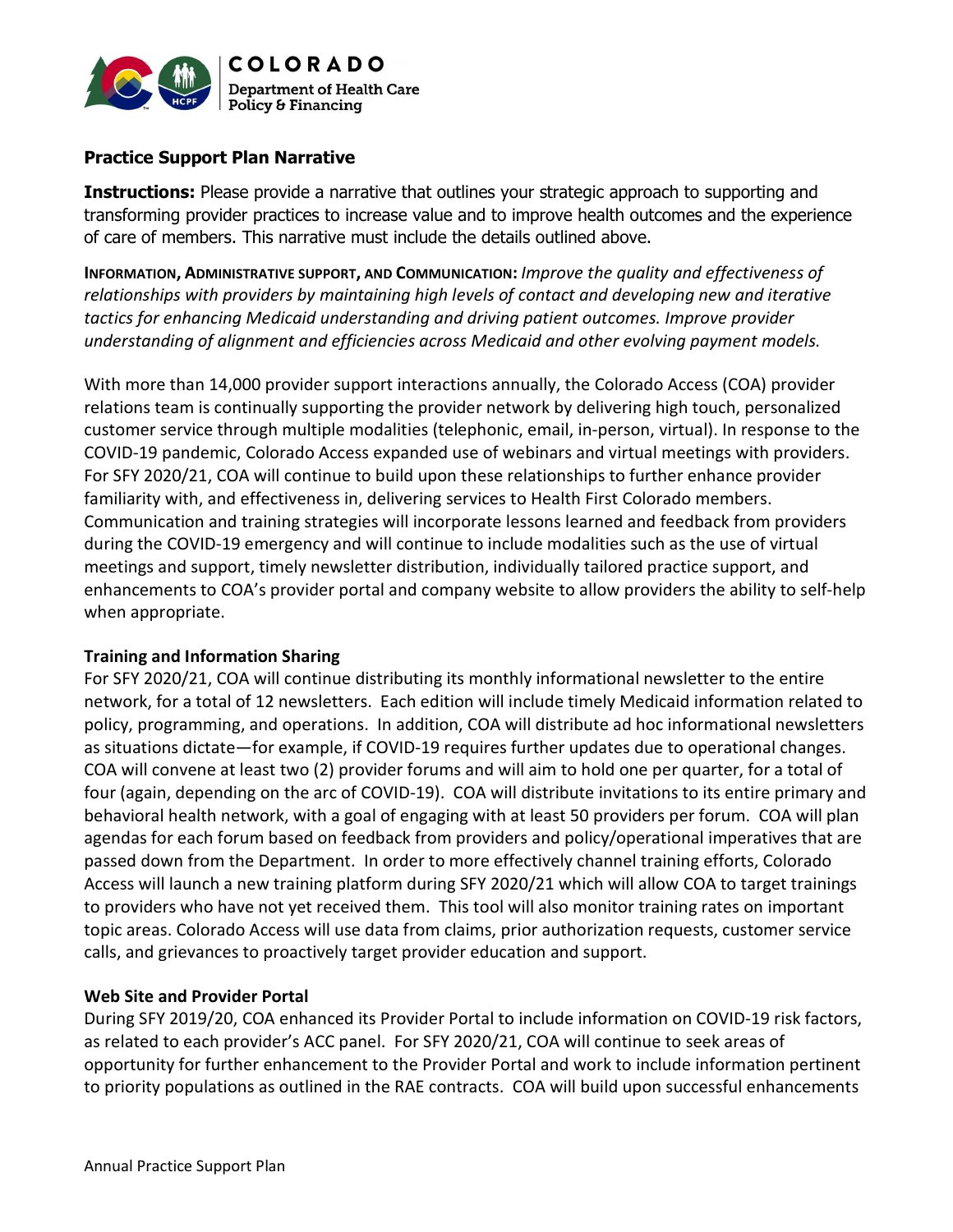

**COLORADO Department of Health Care** 

Policy & Financing

to the Provider Portal with the aim of empowering providers to quickly and securely gain access to reporting, informational materials, and other important resources. By enhancing self-help functionalities, COA provider relations staff will be able to channel further effort toward proactive initiatives and high-impact provider touches.

Colorado Access improved the provider section of the Colorado Access website in order to make it easier for providers to find and utilize provider resources and supports. COA maintains a provider manual and other important provider information online. To improve its utility, COA updated the user interface of the site to make it easier to navigate. For SFY 2020/21, COA will be making updates to website tools including authorization requirements, eligibility and claims lookups, complaint and appeals information and dispute resolution mechanisms.

#### Practice Support

Throughout SFY 2019/20, Colorado Access's Practice Support team coached practices to advance Accountable Care Collaborative programs in order to improve provider satisfaction and member care. COA worked closely to align efforts with groups like Colorado Regional Health Information Organization (CORHIO) and Pediatric Care Network (PCN) on both key performance indicators (KPIs) and the Alternative Payment Models (APM). The alignment with these groups alleviated provider burden as Colorado Access held joint meetings, aligned messaging and worked together to serve as one united support team to providers. For SFY 2020/21, COA will continue to convene these partnerships, with the aim of further building communication platforms that align ACC performance expectations with the data that providers have access to and the supports they receive from COA. During SFY 2019/20, Colorado Access had 188 unique meetings with providers related to APM work. Of these 188 visits, 70 of them were conducted jointly with PCN, CORHIO, Colorado Children's Healthcare Access Program (CCHAP) and/or other Regional Accountable Entity (RAE) representatives. COA will aim to meet those numbers during SFY 2020/21 and will solicit consistent feedback from providers on how to best make data accessible, understandable, and actionable.

In order to ensure Colorado Access is meeting the needs of the contracted network, Colorado Access conducts a series of provider surveys throughout the year. These surveys assess the level of satisfaction providers have with provider supports and Colorado Access utilizes responses to gauge additional educational and training needs of providers. This ongoing feedback loop helps continually improve provider education, training and communication supports over time and increases provider satisfaction; and will continue throughout SFY 2020/21.

DATA SYSTEMS AND TECHNOLOGY SUPPORT: Support providers in data systems and IT and health technology needs, identify and understand the data needs of providers. Create a process for data requests and interpretation support.

Much work has gone into the data reporting available through the Colorado Access provider portal. COA has added the Department's COVID-19 risk level (cumulative) to the original Provider Enhanced Payer Report (PEPR) to indicate which members attributed to a contracted entity have greater risks associated should they contract the virus. As a result, the entire network now has access to this information to help prioritize member outreach and ensure those at highest risk are connected to their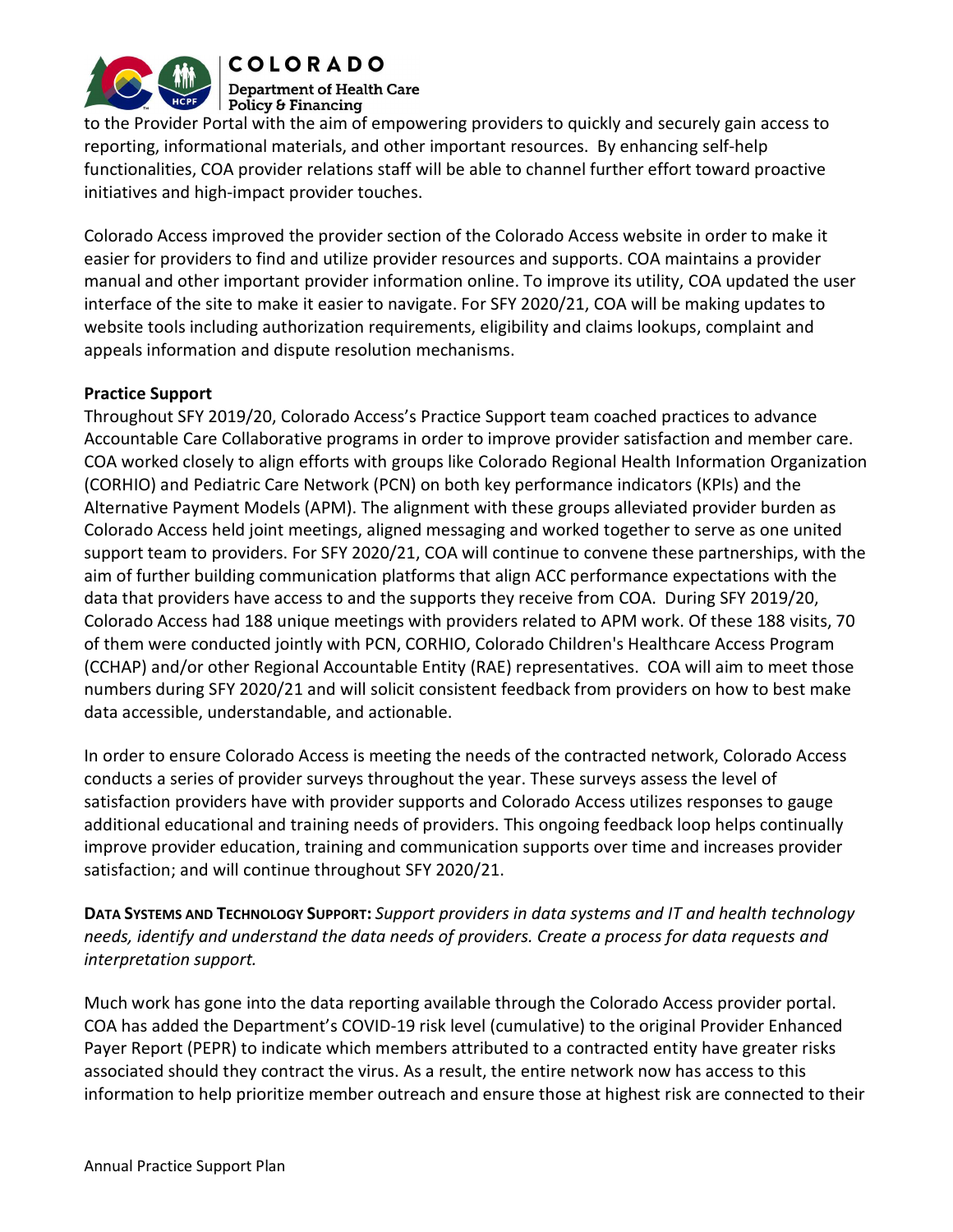

**COLORADO Department of Health Care** Policy & Financing

medical home. Further, Colorado Access can produce member level detail of this COVID-19 risk data for those providers that have capacity to outreach their populations during this time. To date, these files have been shared with more than 60 practices sites, which improved their ability to be data driven in a pandemic, while also keeping members engaged in needed care. For SFY 2020/21, COA will continue to enhance data reporting via the Provider Portal and PEPR reports. Work will center on including data pertinent to priority populations, as identified by the Department, in conjunction with COA's Population Health and Health Strategies teams.

Beyond COVID-19, Colorado Access established a summary-level report to quickly visualize status of wellness and dental-related KPIs. The report shows provider site-specific KPI rates, as well as the whole region's current KPI rate, in relation to their RAE's Tier 1 and Tier 2 goals for the given KPI. This report also includes the calculated minimum number of additional qualifying claims required for a provider to reach Tier 1 or Tier 2 for the given KPIs. It is noteworthy that for this report, Colorado Access is using internal calculations (based on the Department's KPI methodology document) to produce KPI rates that follow only a two-month lag. This was in response to the continued provider demand for KPI metrics to be in real-time for performance improvement interventions to be better implemented, while accounting for some claims runout. Moving into the next fiscal year, Colorado Access will build upon this success to further enhance provider data to include stratified sub-populations for provider targeted outreach such as diabetes, members released from Department of Corrections, high-risk maternity and those at risk for COVID-19.

# PROVIDER TRAINING: Develop provider-centered content for each training topic required by the RAE contract and expand diversity in training modality.

Colorado Access's Provider Relations team will continue to update and deliver provider trainings that support regional health strategy initiatives, KPIs, and other RAE programs. Near the end of SFY 2019/20, COA launched a new online training system to provide on-demand interactive trainings to providers while allowing for better tracking and reporting. The trainings accommodate in-learning questions, scoring, and certificates of completion. The system also allows Colorado Access to monitor which providers have started, completed or not taken the trainings to better target providers who need follow up or further education. COA will use the platform to better understand training that is selected by providers, which will further guide future topics for inclusion in the tool.

In March 2020, Colorado Access organized a telehealth training that was made available to all physical and behavioral health providers across the network. This training focused on the quick changes Colorado Access made in expanding the code set that could be billed by telehealth, as well as how to document correctly to ensure quick payment. The training was attended by more than 200 participants. Due to the heavy interest in telehealth and the success of the initial training, Colorado Access will continue to evolve this strategy to ensure providers are investing in telehealth infrastructure that can exist beyond COVID-19.

As part of the Colorado Access commitment to expand educational opportunities for providers, and in response to the rapidly changing COVID-19 landscape, the practice support team launched provider resource groups in April 2020. These groups offer a peer-to-peer learning environment, in hour-long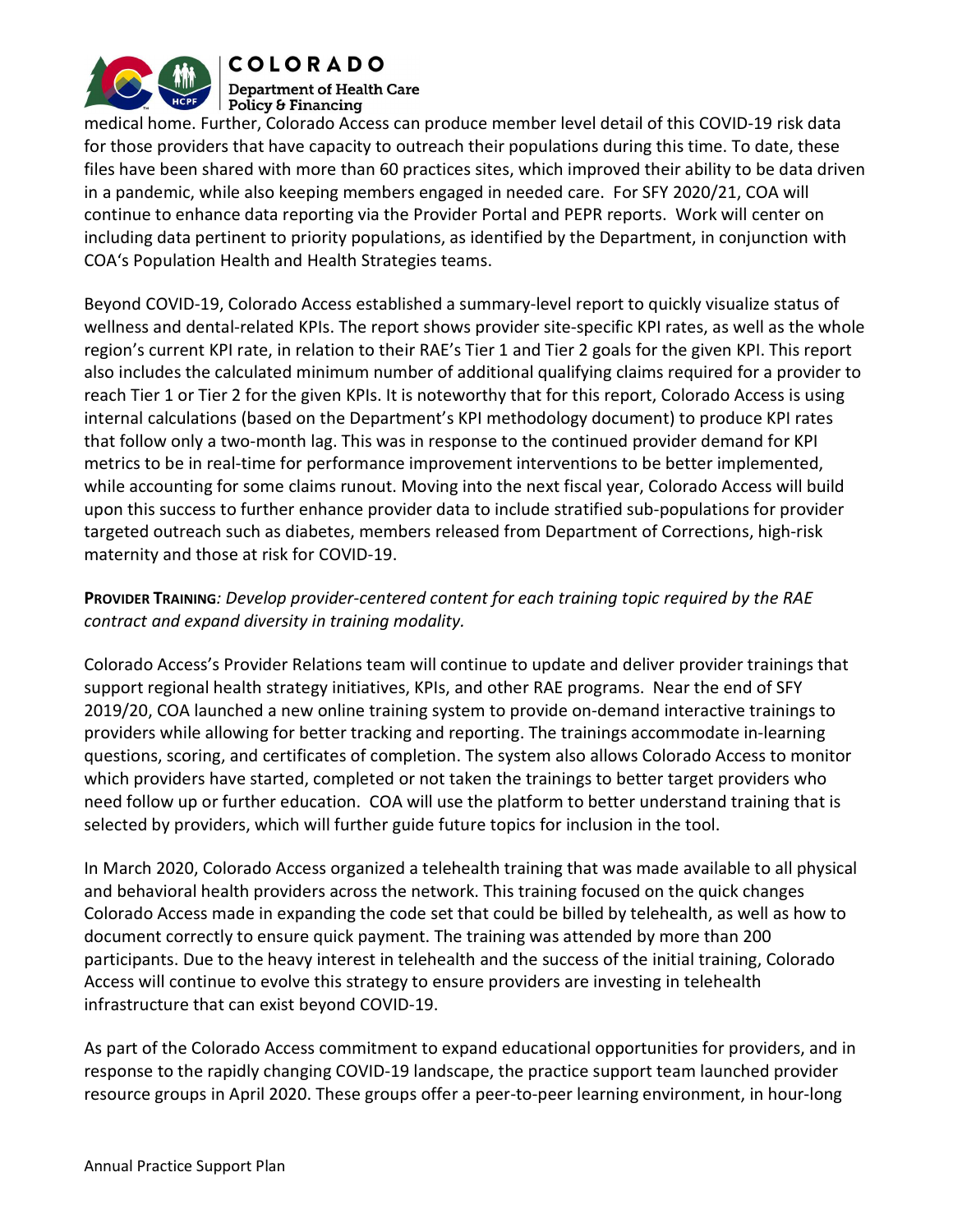

**COLORADO Department of Health Care** Policy & Financing

sessions, with a focus on issues providers are facing in their daily practice. Webinars are built around presentations from two to three providers or outside experts around a specific topic, followed by discussion. Four topics were explored in the months of April and May: Small Business Funding Opportunities During COVID-19, Maximizing Telehealth Services, Outreach Strategies to Message Patients About Needed Care, and Data Sources to Help Prioritize Patients. Attendance ranged from seven to 22 participants at each event, with 30 unique practices participating over the four events, and response from providers was extremely positive. Colorado Access will continue with this support for SFY 2020/21, with plans to hold at least four (quarterly) support groups, with topics identified through input and feedback from providers.

## PRACTICE SUPPORT: The practice support strategies it will offer to help practices progress along the Framework for Integration of Whole-Person Care.

Throughout SFY 2020/21, the practice support team at Colorado Access will continue to implement a flexible telehealth model. Colorado Access is skilled in rolling out fully integrated, in-person telehealth platforms, as well as leveraging the Virtual Care Collaboration and Integration (VCCI) program where behavioral is delivered virtually. Due to the strong collaboration between practice support and VCCI teams, the VCCI program saw an increase of 38.5% in utilization for curbside consultations with providers and direct care services, and COA expects to increase this utilization during the coming fiscal year. For SFY2020/21, Practice Support will continue to collaborate with the VCCI team to help the VCCI program reach its targeted goal of increasing the number of total discrete services it provides by 20%. In addition, the VCCI Program is targeting January 2021 to begin offering an eConsult component to its VCCI program. This modality of telehealth will allow VCCI's participating practices to communicate directly with psychiatrists and clinicians through a web-based platform for behavioral health consultation and guidance.

Colorado Access will continue to work on increasing availability of integrated care services for members through the encounter rate program which pays a fixed rate for a set of codes that are not usually billable. When comparing July 2018 to February 2019 and July 2019 to February 2020, Region 3 paid claims increased from 725 to 1407, an increase of 94%. This increase in both in-person and virtual programs reflects improved access and utilization of integrated care and effectively delivers on the mission of the RAE to move practices along the framework of whole-person care—and indicates an opportunity to continue this practice. COA will evaluate the encounter rate program within context of new Value Base Payment (VBP) methodologies to identify ways to best enhance the efficacy of both.

By leveraging strong relationships and previous success in workflow implementation, the practice support team was able to assist providers who had no telehealth experience migrate from an in-person model of care to a virtual platform with the onset of COVID-19. This work will continue, as appropriate, and the practice support team will work with behavioral health and medical providers to implement sustainable and efficient telehealth workflows to support members through this challenging time, while also leveraging the VCCI program to fill gaps when needed. Moreover, COA found success in utilizing member-level COVID-19 risk data in order to assist providers in creating outreach campaigns to their patients. This helped providers outreach members, specifically those with chronic health care conditions. Practice facilitators educated providers on identifying individuals with a mental health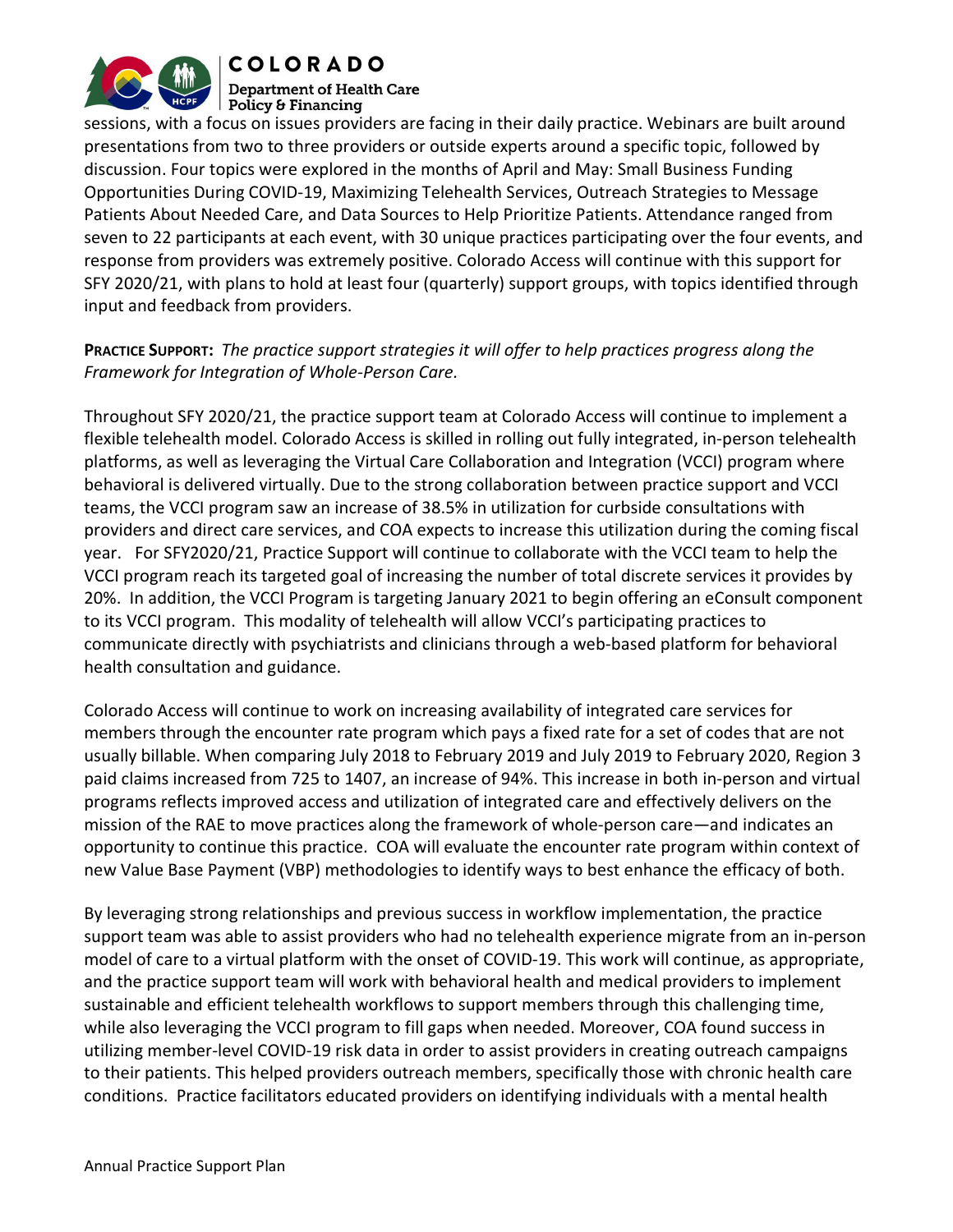

# **COLORADO**

**Department of Health Care** Policy & Financing

diagnosis and promoted the VCCI model for behavioral health care in the primary care setting. This work will continue in SFY 2020/21, with an eye on expanding to incorporate priority populations, as identified by the Department.

Lastly, the team has been selected as a practice transformation organization through the Innovation Support Program (ISP) offered through the University of Colorado. The first phase of this program was to help assigned clinics move through a series of building blocks to establish a telehealth model for both physical and behavioral health needs. The next phase of the program, beginning in SFY 2020/21, will move through a series of quality improvement building blocks in order to achieve certain clinical quality measures that include: BMI Screening and follow up plan, initiation and engagement of Alcohol and Other Drug Dependence Treatment, and diabetes support. COA will coach practices in achieving progress in the defined areas of leadership, data driven QI, empanelment, team-based care, patient and family engagement, population management, continuity of care and access, comprehensiveness and care coordination, and value based contracting. Please note that while work will begin, in earnest, for all the defined coaching areas, all will not be fully achieved during SFY 2020/21, and work will continue beyond.

# ADMINISTRATIVE PAYMENT: Increase the number of practices able to be successful under alternative/valuebased payment Medicaid models.

Colorado Access has worked to evolve the administrative payment from a flat per-member-per-month (PMPM) capitation model into a value-based payment capitation model that rewards providers for engaging a larger proportion of their attributed patient panel and adhering to their contract with the RAE. The new model also incentivizes providers to perform well in the Department's primary care APM program and engage more intensively with members that have complex health care needs. A provider's new capitation rate is dependent on each of their practices' ability to meet the criteria. When Colorado Access first modeled how incorporating these elements would impact payments, Colorado Access saw that the new PMPM payment ranged from \$2 to \$7.25, with 63% of sites earning at the lower end between \$2-\$3 PMPM (representing 44% of attributed members), 27% of sites earning at the higher end between \$5.85-\$7.15 (49% of attributed members), and the remaining 9% of providers falling in the middle (\$3.25-\$5.65 PMPM) for the other 7% of members. As hoped, lowperforming practices will see a reduction in their previous capitation rate and high-performing practices will likely see a capitation rate increase. Per recent feedback from the Department, Colorado Access will be adjusting the model to pay capitation only for utilizing members, defined as those that have engaged with the Medicaid health care system in the past 18 months. The components of the model were selected to reward efforts to increase member access to care, to ensure that providers provide services consistent with contractual PCMP requirements, to align with the Department's payment reform initiatives, and to reward providers for their successes in engaging members that require complex care.

To operationalize this new model and push providers toward value-based payment and improved member health outcomes, Colorado Access is launching two complementary data visualization tools: Provider Performance Dashboard (offers high-level view of all network providers) and the Provider Performance Scorecard (provider-specific, in-depth view). In establishing these novel tools, Colorado